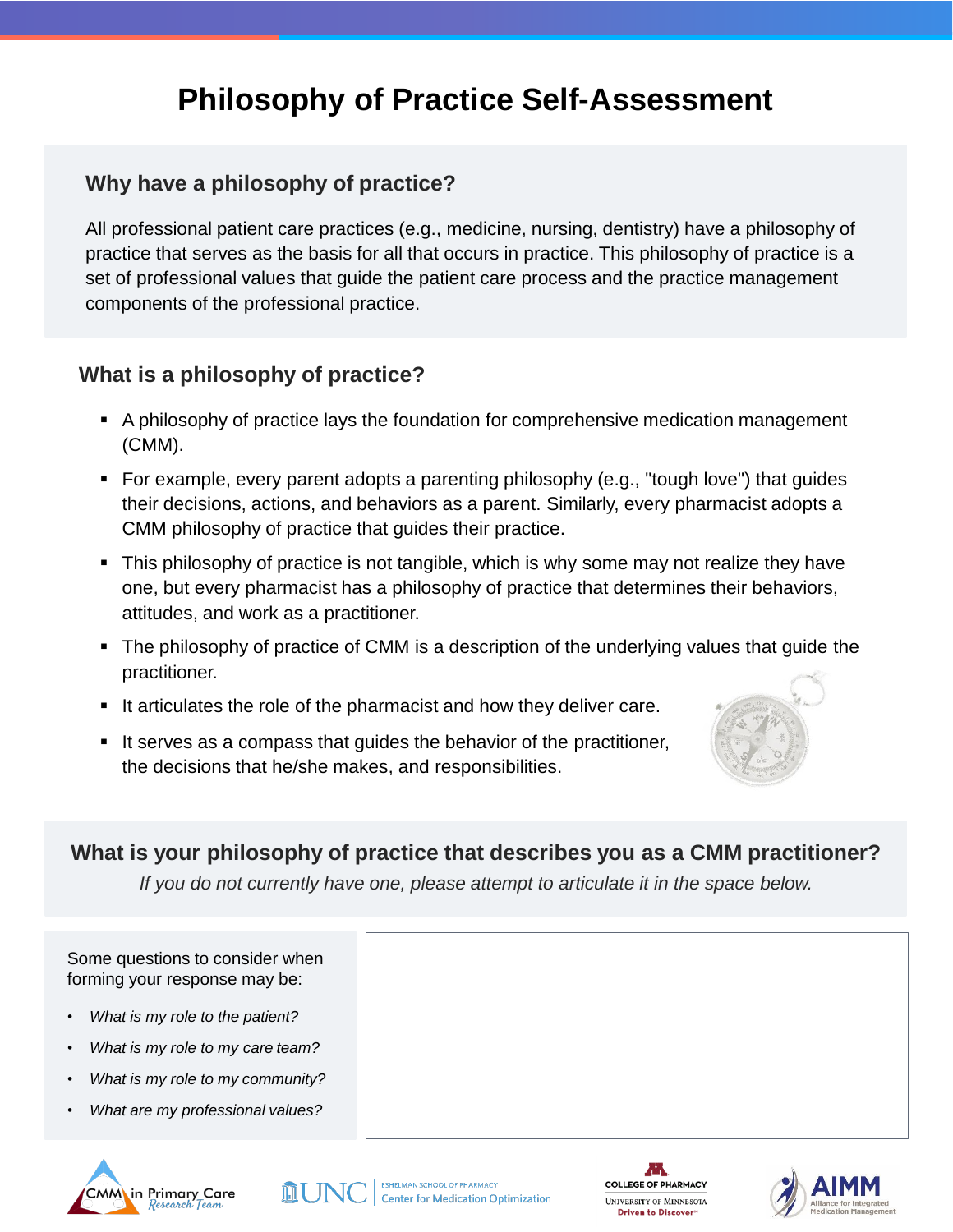## **Core Tenets of a Philosophy of Practice for CMM1:**

#### **1. Meeting a societal need**

Professions exist for the purpose of serving society and, thus, it is important to consider how we, as pharmacists, are meeting the needs of society. We know that the quality of health care in the United States is suboptimal and that a significant contributor to poor quality care is the underuse, misuse, and overuse of medications. It is well documented that to improve national health care and lower health care costs, we must optimize medication use for patients and populations.

## **2. Assuming responsibility for optimizing medication use**

If we are to meet the needs of patients and society, we must assume responsibility for all a patient's medication-related needs. This means delivering CMM consistently and holistically to ensure that patients are taking appropriate, effective, and safe medications and that they are taking them as intended. This is achieved through identification, prevention, and resolution of medication therapy problems (MTPs) to improve patient health. Applying a consistent approach to the CMM Patient Care Process includes collecting and analyzing relevant patient information, formulating an assessment and plan for improving medication therapy, implementing the patient care plan, and providing ongoing follow-up and monitoring.

## **3. Embracing a patient-centered approach**

The Institute of Medicine defines patient-centered care as "providing care that is respectful of, and responsive to, individual patient preferences, needs and values, and ensuring that patient values guide all clinical decisions." No aspect of the care that is delivered is done without including the patient.

## **4. Caring through an ongoing patient-pharmacist relationship**

This is a partnership between the patient and the practitioner formed for the purpose of optimizing the patient's medication experience. This involves relating to individuals through active listening and with understanding, respect, and warmth. It is an ongoing relationship of trust between the patient and the pharmacist.

## **5. Working as a collaborative member of the health care team**

Providing high quality, team-based care to individuals involves collaborating with members of the health care team on shared goals in and across care settings. Consistently meeting the medicationrelated needs of patients cannot occur without collaboration among the health care professions engaged in a patient's care. Therefore, it is essential that the pharmacist demonstrate a spirit of collaboration and embrace a team-based approach to care.

1Pestka DL, Sorge LA, McClurg MR, and Sorensen TD. The Philosophy of Practice for Comprehensive Medication Management: Evaluating Its Meaning and Application by Practitioners. *Pharmacotherapy.* 2018; 38(1): 69-79.









1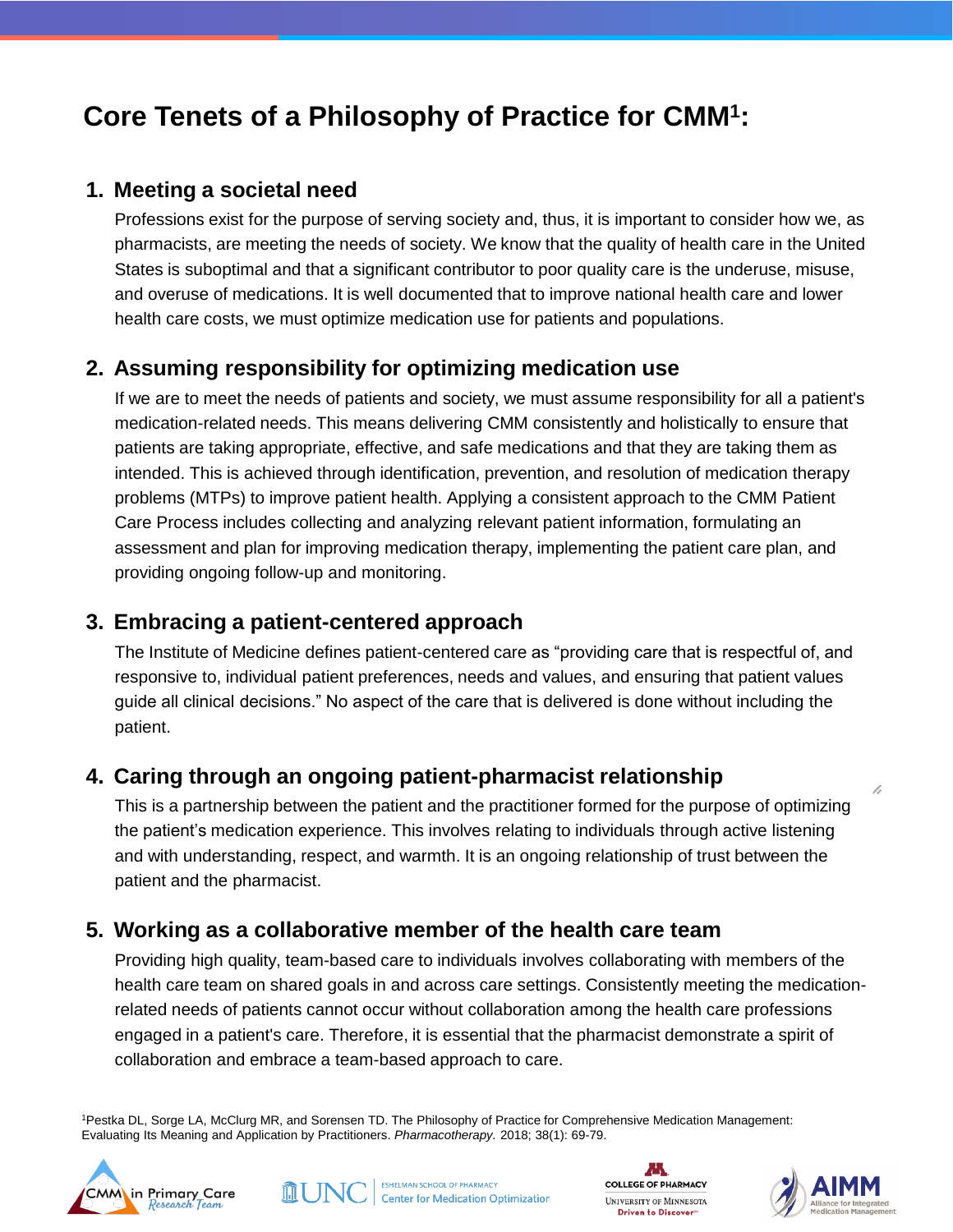On a scale from 0 to 10, how well does your work as a CMM practitioner align with the tenet of **meeting a societal need**?



List 1-2 examples of how you carry out **meeting a societal need** through your work as a CMM practitioner.

If you marked less than a 10, what could be done to enhance the alignment of your CMM practice with **meeting a societal need**?

On a scale from 0 to 10, how well does your work as a CMM practitioner align with the tenet of **assuming responsibility for optimizing medication use**?



List 1-2 examples of how you carry out **assuming responsibility for optimizing medication use** through your work as a CMM practitioner.

If you marked less than a 10, what could be done to enhance the alignment of your CMM practice with **assuming responsibility for optimizing medication use**?



1

2







7,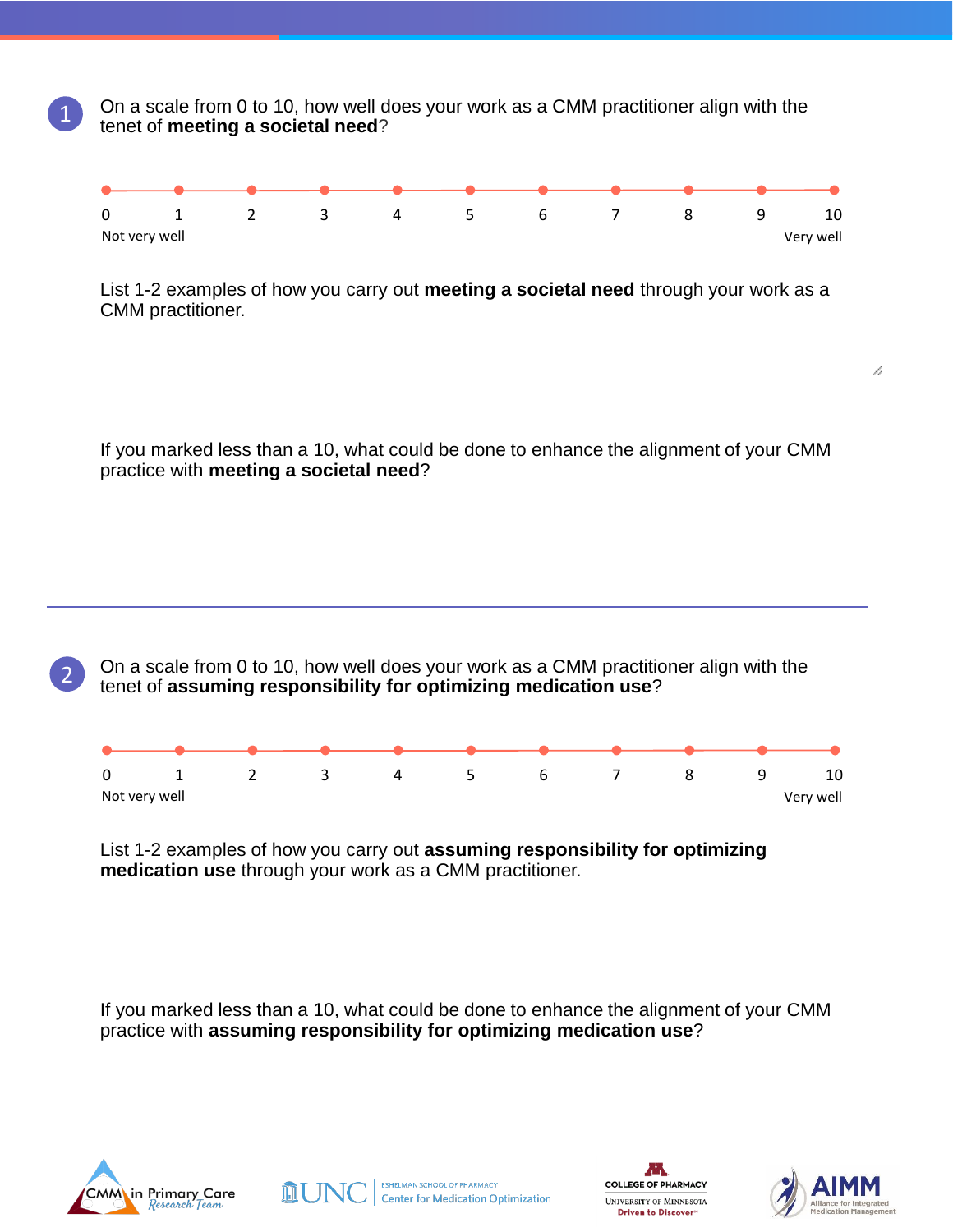On a scale from 0 to 10, how well does your work as a CMM practitioner align with the tenet of **embracing a patient-centered approach**?



List 1-2 examples of how you carry out **embracing a patient-centered approach** through your work as a CMM practitioner.

If you marked less than a 10, what could be done to enhance the alignment of your CMM practice with **embracing a patient-centered approach**?

On a scale from 0 to 10, how well does your work as a CMM practitioner align with the tenet of **caring through an ongoing patient-pharmacist relationship**?



List 1-2 examples of how you carry out **caring through an ongoing patient-pharmacist relationship** through your work as a CMM practitioner.

If you marked less than a 10, what could be done to enhance the alignment of your CMM practice with **caring through an ongoing patient-pharmacist relationship**?



3

4